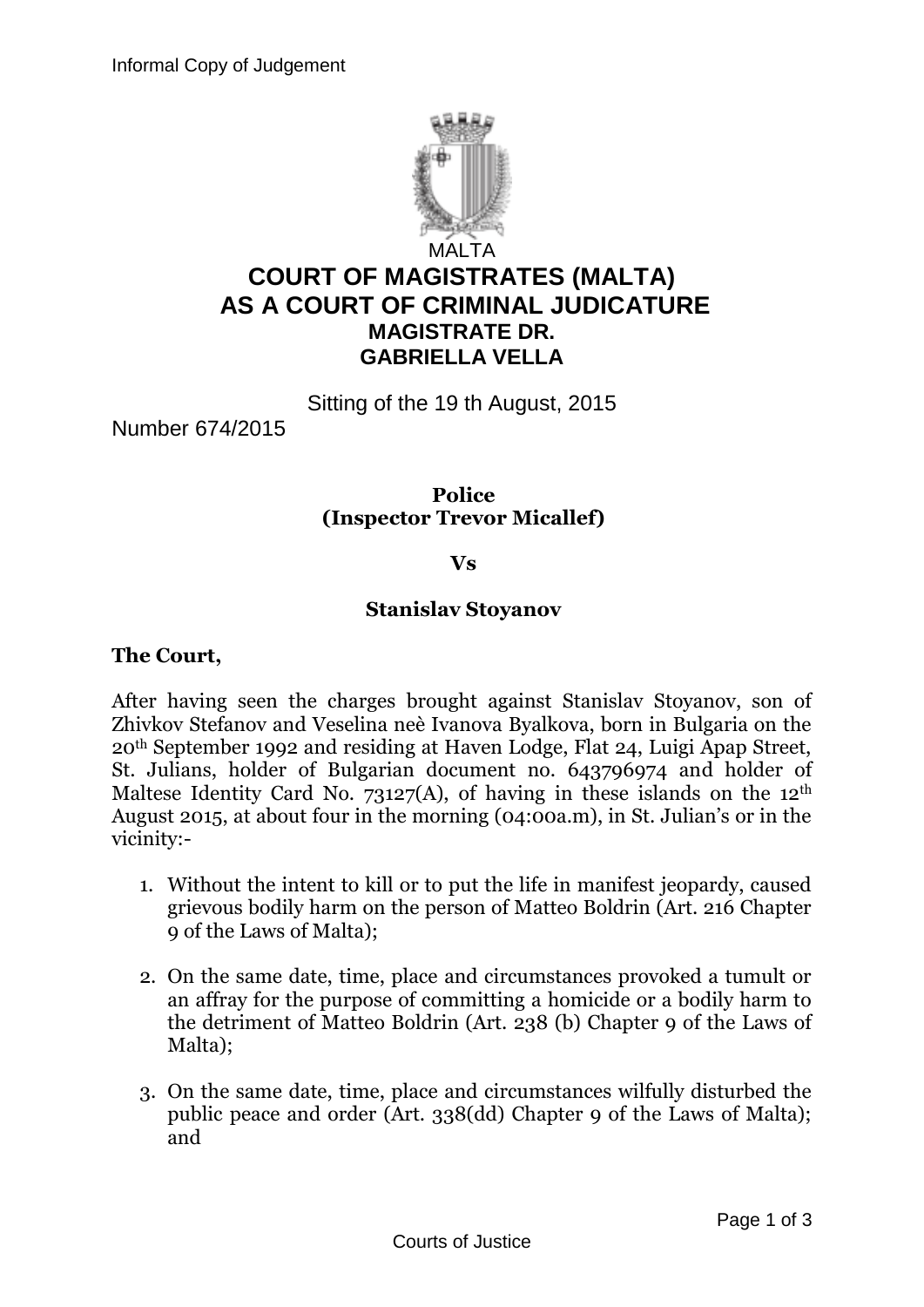4. On the same date, time, place and circumstances operated as a private guard agency or acted as a private guard or offered his services as such, without a license in accordance with the provisions of Chapter 389 of the Laws of Malta.

After having considered the request by the Prosecution that should the accused be found guilty of the charges brought against him, the Court provide for the safety of Matteo Boldrin in terms of Section 383 of Chapter 9 of the Laws of Malta;

After having examined all documents submitted in the records of these proceeding;

After having heard the accused plead guilty to the charges brought against him and this notwithstanding the fact that the Court in terms of Section 453(1) of Chapter 9 of the Laws of Malta, also warned him in the most solemn manner of the legal consequences of his guilty plea after having given him sufficient time within which to reconsider and withdraw his guilty plea;

After having heard submissions regarding punishment;

### **Considers:**

The accused is being charged of having in these islands on the 12th August 2015, at about four in the morning (04:00a.m), in St. Julian's or in the vicinity: (a) without the intent to kill or to put the life in manifest jeopardy, caused grievous bodily harm on the person of Matteo Boldrin (Art. 216 Chapter 9 of the Laws of Malta), (b) on the same date, time, place and circumstances provoked a tumult or an affray for the purpose of committing a homicide or a bodily harm to the detriment of Matteo Boldrin (Art. 238 (b) Chapter 9 of the Laws of Malta), (c) on the same date, time, place and circumstances wilfully disturbed the public peace and order (Art. 338(dd) Chapter 9 of the Laws of Malta) and (d) on the same date, time, place and circumstances operated as a private guard agency or acted as a private guard or offered his services as such, without a license in accordance with the provisions of Chapter 389 of the Laws of Malta.

The accused pleaded guilty to all the charges brought against him and in the light of said guilty plea the Court finds the accused guilty of all the charges brought against him.

In so far as concerns punishment the Court took into account the fact that the accused registered a guilty plea at an early stage of the proceedings, that he has a clean conviction sheet and that he co-operated with the Police

Therefore after having considered Articles 216, 238(b) and 338(dd) of Chapter 9 of the Laws of Malta, the Court reiterates that it is finding the accused guilty